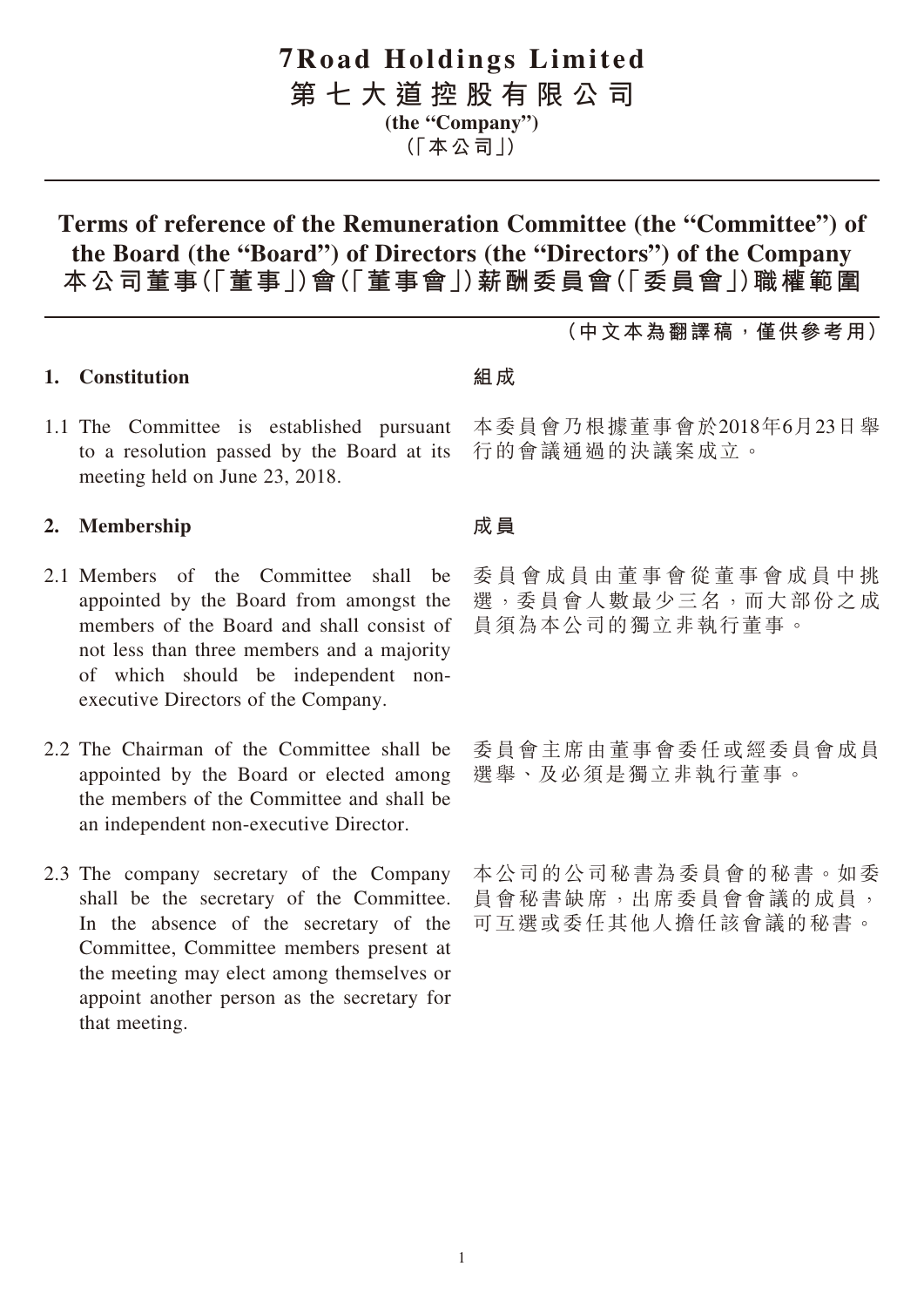2.4 The appointment of the members of the Committee may be revoked, replaced or additional members may be appointed to the Committee by separate resolutions passed by the Board and by the Committee. An appointment of Committee member shall be automatically revoked if such member ceases to be a member of the Board.

### **3. Procedural Standing Orders**

- 3.1 The Standing Orders which from time to time apply to the terms of reference of the Audit Committee of the Board shall apply mutatis mutandis to these terms of reference of the Committee.
- 3.2 Meetings shall be held at least once annually or more frequently if circumstances require.

## **4. Overriding principles**

- 4.1 Remuneration levels should be sufficient to attract and retain Directors to run the Company successfully without paying more than necessary.
- 4.2 No Director should be involved in deciding his own remuneration.
- 4.3 The Committee should consult the chairman and/or chief executive about their remuneration proposals for other executive Directors. The Committee should have access to independent professional advice if necessary.

### **5. Alternate Committee members**

5.1 A Committee member may not appoint any alternate.

經董事會及委員會分別通過決議,方可委 任額外、更替或罷免委員會的成員。如該 委員會成員不再是董事會的成員,該委員 會成員的任命將自動撤銷。

### **議事程序規則**

不時適用於董事會審核委員會職權範圍之議 事程序規則,(在細節上作必要的變更後) 應適用於本委員會職權範圍。

每年最少開會一次或更多(若有所需)。

## **首要的基本規則**

所定的薪酬的水平應足以吸引及挽留董事 管好公司營運,而又不致支付過多的酬金。

任何董事不得參與訂定本身的薪酬。

委員會應就其他執行董事的薪酬建議諮詢 主席及╱或行政總裁。如有需要,委員會 應可尋求獨立專業意見。

### **委任代表**

委員會成員不能委任代表。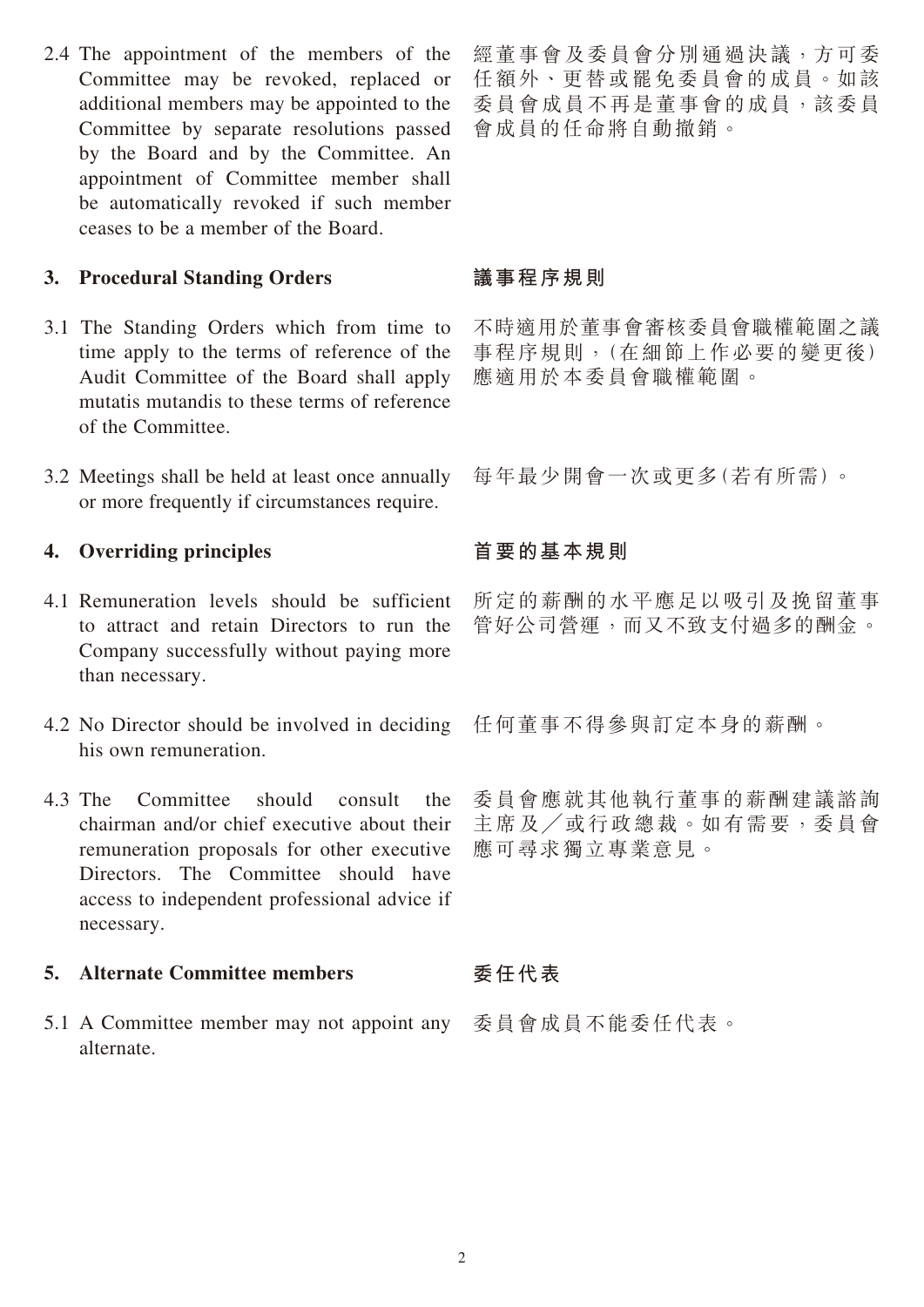#### **6. Authority of the Committee**

- 6.1 The Committee may exercise the following powers:
	- (a) to review any proposed service contract with any Director or senior management before such contract is entered into and to make recommendation to the Company's human resources department for any changes to the proposed terms of such contract;
	- (b) to make recommendations regarding the remuneration, bonuses and welfare benefits of the executive Directors and the senior management;
	- (c) to request the Board to dismiss any employees and/or to convene a shareholders' meeting (if necessary) for purposes of removing any Director if there is evidence showing that the relevant Director and/or employee has failed to discharge his duties properly;
	- (d) to obtain outside legal or other independent professional advice at the expenses of the Company on any matters within these terms of reference as it considers necessary and to secure the attendance of outsiders with relevant experience and expertise at its meetings;
	- (e) to have access to sufficient resources in order to perform its duties;
	- (f) to review annually these terms of reference and their effectiveness in the discharge of its duties and to make recommendation to the Board any changes it considers necessary; and

#### **委員會的權力**

委員會可以行使以下權力:

- (a) 在簽訂有關合同前,審閱所有候任董事 及高級管理人員將會簽訂的服務合同及 向本公司的人力資源部門就變更該等合 同的條款提出建議;
- (b) 就執行董事及高級管理人員的薪酬、獎 金及福利提供意見;
- (c) 在有證據顯示該董事及╱或僱員失職 時,要求董事會解僱有關僱員及╱或召 開股東大會(如有需要)罷免有關的董 事;
- (d) 如委員會覺得有需要,可就涉及本職權 範圍的事宜對外尋求法律或其他獨立專 業意見,並由本公司支付有關費用,以 及確保具相關經驗及專業才能的外界人 士出席委員會會議;
- (e) 可取得足夠資源以履行其職務;
- (f) 對本職權範圍及履行其職權的有效性作 每年一次的檢討並向董事會提出其認為 需要的修訂建議;及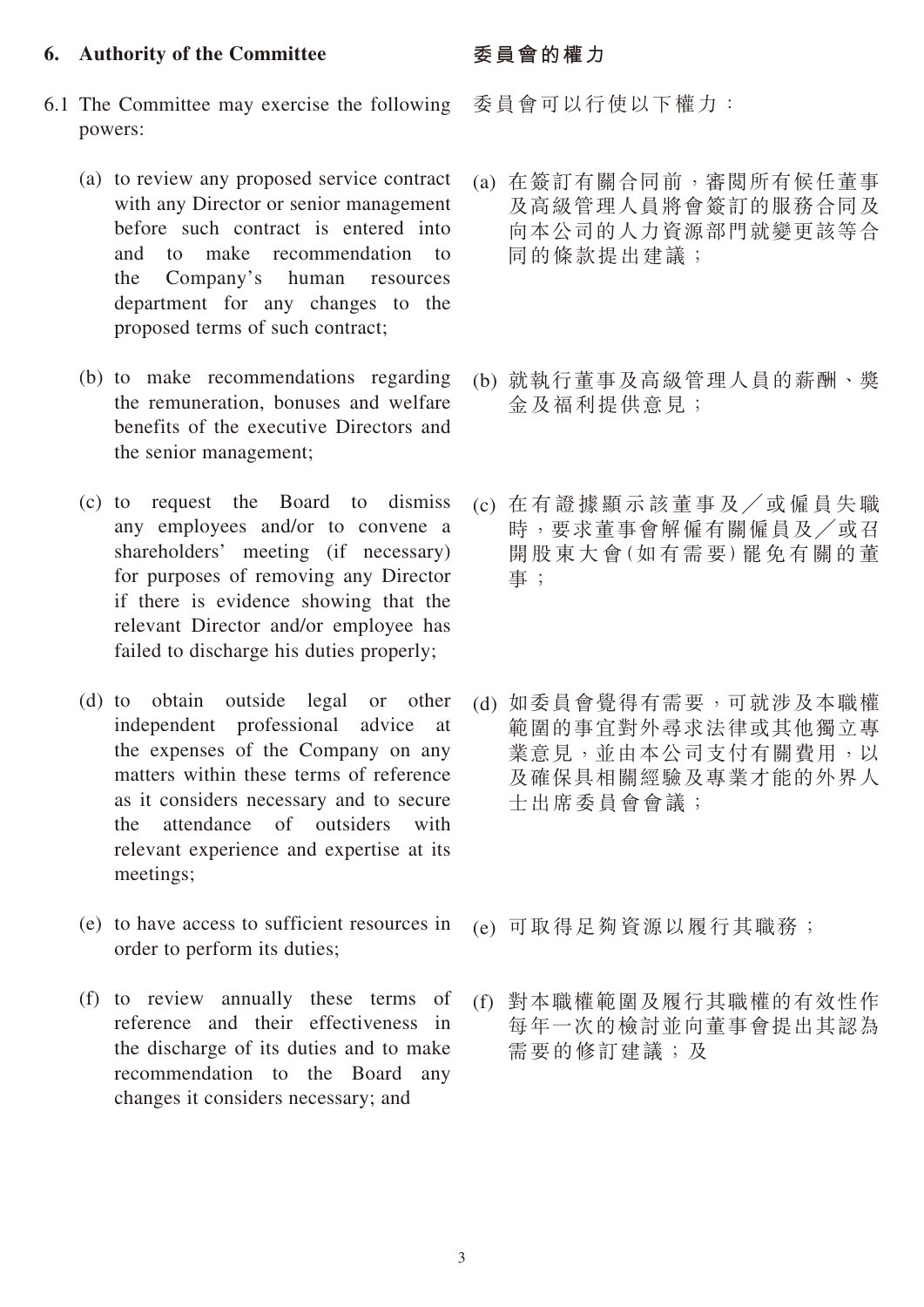- (g) to exercise such powers as the Committee may consider necessary and expedient so that their duties under section 7 below can be properly discharged.
- 6.2 The Company should provide the Committee with sufficient resources to perform its duties.

#### **7. Duties of the Committee**

- 7.1 The duties of the Committee shall be:
	- (a) to make recommendations to the Board on the Group's policy and structure for all Directors' and senior management remuneration and on the establishment of a formal and transparent procedure for developing remuneration policy;
	- (b) to review and approve the management's remuneration proposals with reference to the Board's corporate goals and objectives;
	- (c) to make recommendations to the Board on the remuneration packages of individual executive Directors and senior management. This should include benefits in kind, pension rights and compensation payments, including any compensation payable for loss or termination of their office or appointment;
	- (d) to make recommendations to the Board on the remuneration of non-executive Directors:
	- (e) to consider salaries paid by comparable companies, time commitment and responsibilities and employment conditions elsewhere in the group;

(g) 為使委員會能恰當地執行其於第7章項 下的職責,行使其認為有需要及權宜的 權力。

本公司應提供充足資源予委員會以履行其 職責。

## **委員會的職責**

委員會負責履行以下職責:

- (a) 就本集團董事及高級管理人員的全體薪 酬政策及架構,及就設立正規而具透明 度的程序制訂薪酬政策,向董事會提出 建議;
- (b) 因應董事會所訂企業方針及目標而檢討 及批准管理層的薪酬建議;
- (c) 向董事會建議個別執行董事及高級管 理人員的薪酬待遇。此應包括非金錢利 益、退休金權利及賠償金額(包括喪失 或終止職務或委任的賠償);

- (d) 就非執行董事的薪酬向董事會提出建 議;
- (e) 考慮同類公司支付的薪酬、須付出的時 間及職責以及集團內其他職位的僱用條 件;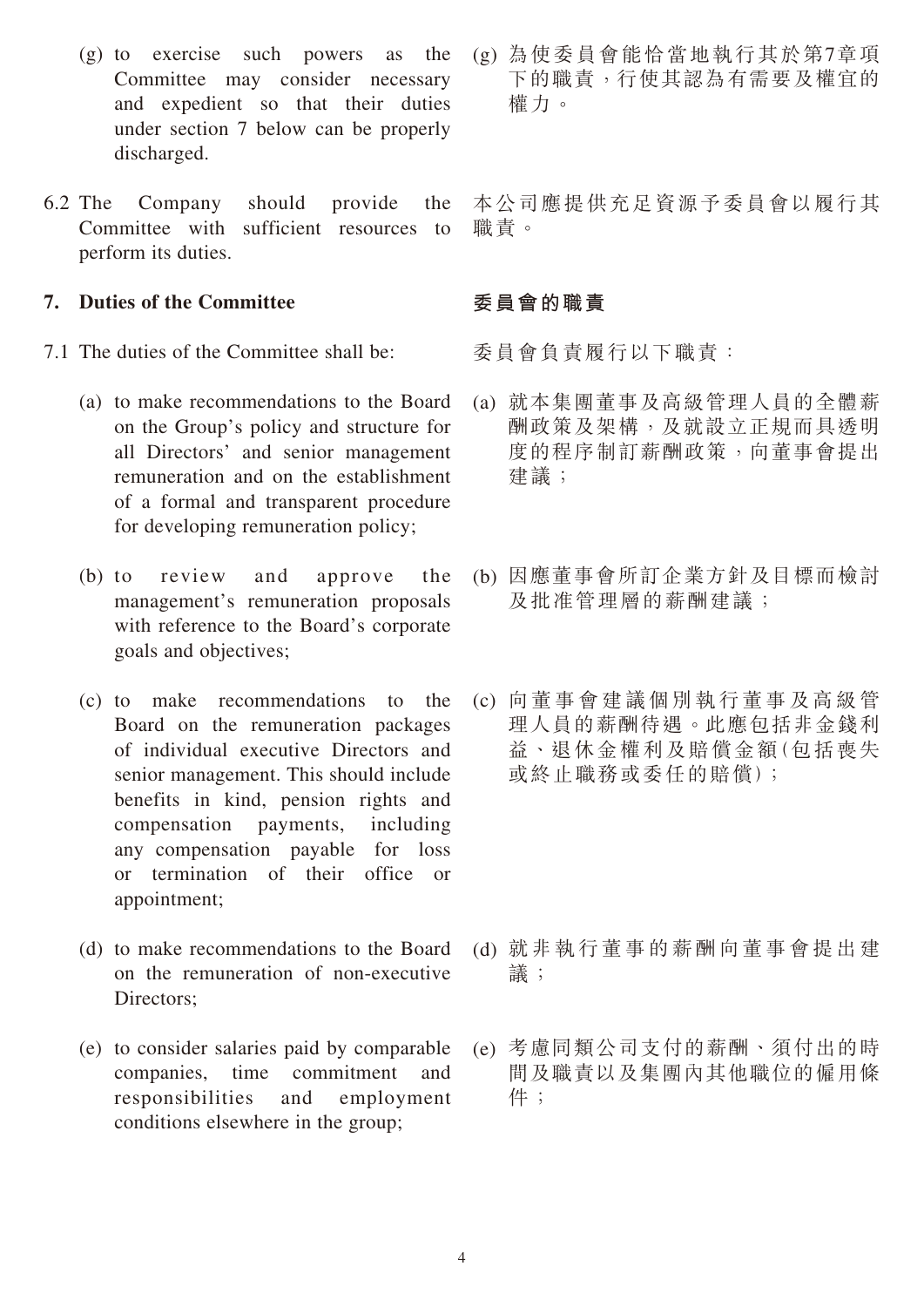- (f) to review and approve compensation payable to executive Directors and senior management for any loss or termination of office or appointment to ensure that it is consistent with contractual terms and is otherwise fair and not excessive;
- (g) to review and approve compensation arrangements relating to dismissal or removal of Directors for misconduct to ensure that they are consistent with contractual terms and are otherwise reasonable and appropriate;
- (h) to ensure that no Director or any of his associates is involved in deciding his own remuneration;
- (i) to assess performance of executive (i) 評估執行董事的表現; Directors;
- (j) to consider and approve terms of executive Directors' service contracts; and
- (k) to consider and implement other matters, as defined or assigned by the Board or otherwise required by the Rules (the "**Listing Rules**") Governing the Listing of Securities of The Stock Exchange of Hong Kong Limited (the "Stock Exchange") from time to time.

### **8. Annual general meeting**

8.1 The Chairman of the Committee or in his absence, another member of the Committee or failing this, his duly appointed delegate, shall attend the annual general meeting of the Company and be prepared to answer questions at the annual general meeting on the Committee's activities and their responsibilities.

- (f) 檢討及批准向執行董事及高級管理人員 就其喪失或終止職務或委任所須支付 的賠償,以確保該等賠償與合約條款一 致;若未能與合約條款一致,賠償亦須 公平合理,不致過多;
- (g) 檢討及批准因董事行為失當而解僱或罷 免有關董事所涉及的賠償安排,以確保 該等安排與合約條款一致;若未能與合 約條款一致,有關賠償亦須合理適當;
- (h) 確保任何董事或其任何聯繫人不得參與 釐定他自己的薪酬;
- 
- (i) 審議及批准執行董事服務合約條款;及
- (k) 考慮及執行董事會不時界定或委派或香 港聯合交易所有限公司(「**聯交所**」)證券 上市規則(「**上市規則**」)不時規定的其他 事項。

## **股東週年大會**

委員會的主席,或在委員會主席缺席時由 另一名委員(或如該名委員未能出席,則其 適當委任的代表)應出席本公司的股東週年 大會,並就委員會的活動及其職責在股東 週年大會上回應問題。